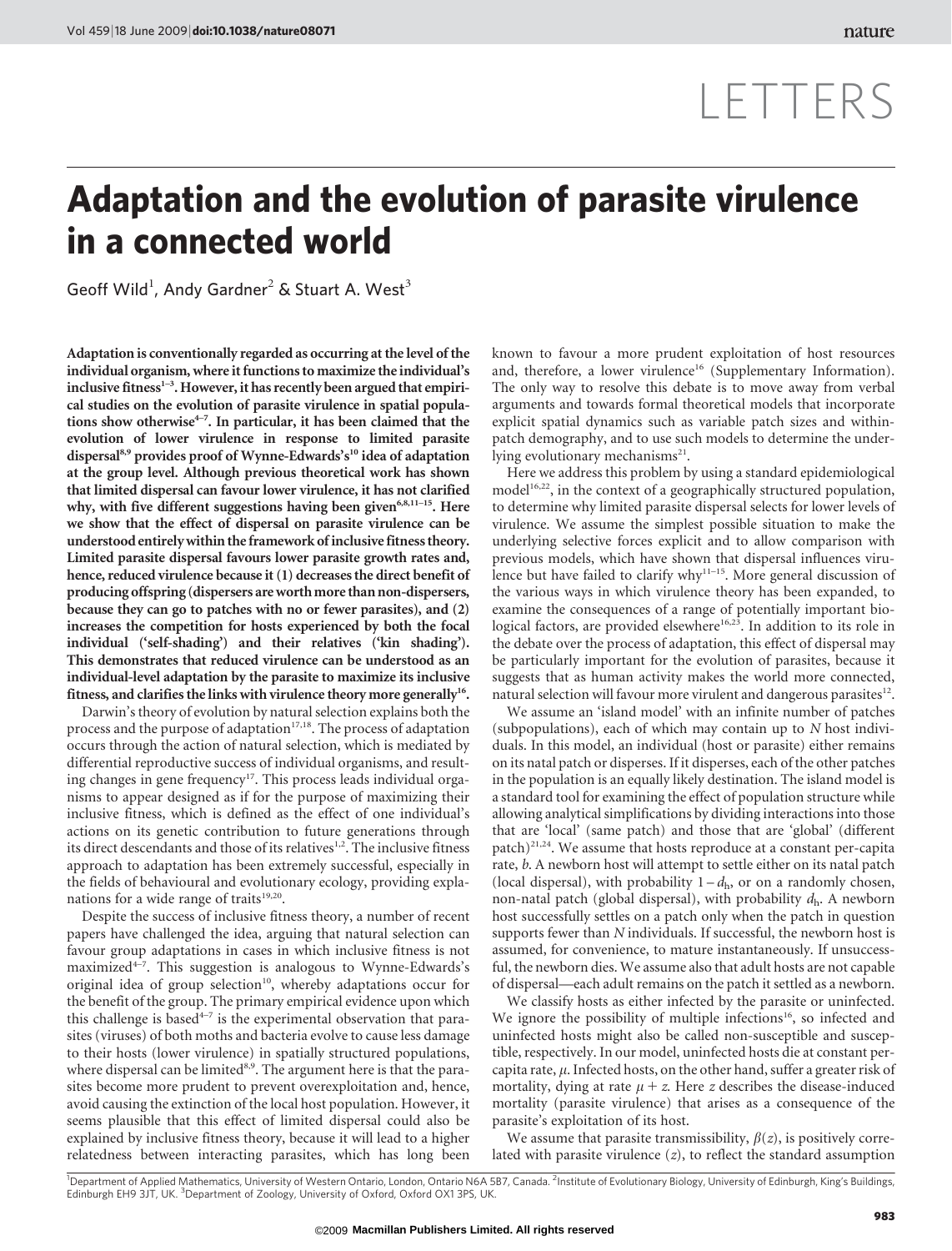

Figure 1 | Increasing parasite dispersal affects equation (1) in different **ways.** Increasing  $d_p$  decreases parasite philopatry (a); decreases the relatedness between parasite neighbours ( $r_{(i,j)} = r$  for all i and j > 2; see Supplementary Information) (b); reduces the variation in parasite fecundity change across patch types (c); and reduces variation in reproductive value

that increased parasite growth leads not only to greater transmission, but also to greater host mortality<sup>16,22</sup>. We allow only horizontal transmission of the parasite, from infected adult to uninfected adult; hence, vertical transmission from host parent to its unborn offspring is not possible. Transmission is assumed to occur locally (within each patch), at a rate proportional to  $(1-d_p)\beta(z)$ , and globally (to other patches), at a rate proportional to  $d<sub>p</sub> \beta(z)$ . In both cases, parasite transmission is assumed to follow a law of mass action. The parameter  $d_p$  is a proportion and is interpreted as the rate at which parasite offspring 'disperse' to new, randomly chosen patches.

We classify patches, and the parasites on those patches, according to the local number of uninfected  $(i)$  and infected  $(j)$  hosts. Naturally, parasite fitness depends upon the class to which its patch belongs, and the distribution of the different classes of patch in the population. To determine the evolutionarily stable level of parasite virulence,  $z^*$ , we consider a rare mutant parasite (the focal individual) belonging to class  $(k, l)$ —that is, on a patch with k uninfected hosts and l infected hosts. We note that although the global frequency of the mutant parasite is negligible, the probability that a parasite neighbour of a mutant is itself a mutant is not necessarily negligible. Thus, it is reasonable to expect that the social effects of mutant virulence are felt by other mutants as well.

In Supplementary Information, we show that if the focal mutant parasite increases its virulence phenotype by a small amount,  $\delta$  > 0, the resulting change in its inclusive fitness,  $\Delta W_{(k, l)}$ , is given by

$$
\Delta W_{(k, l)} = -\delta v_{(k, l)} \n+ \delta \beta'(z) \Big[ (1 - d_{p}) k v_{(k-1, l+1)} + d_{p} \sum_{(i, j)} v_{(i, j)} (i+1) p_{(i+1, j-1)} \Big] \n- \delta \beta'(z) (1 - d_{p}) k (v_{(k, l)} - v_{(k-1, l+1)}) \n- \delta \beta'(z) (1 - d_{p}) k (v_{(k, l)} - v_{(k-1, l+1)}) r_{(k, l)} (l-1) \n+ \delta(v_{(k, l-1)} - v_{(k, l)}) r_{(k, l)} (l-1)
$$
\n(1)

where  $p_{(i,j)}$  is the equilibrium frequency of class- $(i,j)$  patches,  $r_{(k, l)} = r$  (Supplementary Information) is the relatedness between two different parasites on the same class-(k, l) patch,  $v_{(k, l)}$  is the reproductive value<sup>17</sup> of a class-(k, l) parasite (the long-term genetic

(RV) across parasite classes (d). The net effect of changes a–d is illustrated on the far right. Increasing  $d_p$  increases both the evolutionarily stable virulence level, z\*, and the fraction of hosts infected by the parasite. Results were generated by numerical simulation with  $\mu = 1$ ,  $d_h = 0.9$ ,  $b = 3$ ,  $N = 5$  and  $\beta(x) = 5x/(1 + x)$ .

contribution made by such a parasite) and a prime denotes differentiation. Put verbally, equation (1) shows that the inclusive fitness effects of increased virulence are the cost of killing one's host, the benefits of enhanced transmission, the costs of increased competition for self, the costs of increased competition for relatives and the benefit to relatives due to killing one's host. In Supplementary Information, we show how equation (1) is used to determine the evolutionarily stable level of virulence  $(z^*)$ .

In clear contrast to recent claims<sup> $4-7$ </sup>, analysis of equation (1) shows that the effect of parasite dispersal on virulence can be explained entirely using inclusive fitness theory (Fig. 1). Equation (1) is divided into the direct (personal) fitness consequences of increased virulence (first, second and third lines) and the indirect consequences for relatives (fourth and fifth lines). The first and second lines reflect the assumed compromise between host survival and parasite transmission: the host exploited by the mutant parasite suffers increased mortality (captured by the first term,  $-\delta v_{(k, l)}$ ), whereas the parasite is able to produce new infections—both locally and globally—at a slightly higher rate (captured by

$$
\delta \beta'(z) \Big[ (1-d_{p}) k v_{(k-1, l+1)} + d_{p} \sum\nolimits_{(i, j)} v_{(i, j)} (i+1) p_{(i+1, j-1)} \Big]
$$

which is called the 'fecundity change' term). For the special case of a well-mixed parasite population ( $d_p = 1$ ), all but the first line of equation (1) vanishes (Supplementary Information), giving us the standard result that virulence evolves to maximize the basic reproductive number of the parasite<sup>16,22</sup>.

The third line of equation (1) describes the direct (personal) fitness consequences, for the mutant, of increased local competition for fewer uninfected hosts. The increased transmissibility of the mutant increases the rate at which uninfected hosts become infected on the mutant's patch: class-(k, l) mutants move to class  $(k - 1, l + 1)$  at a higher rate. Numerical results indicate that  $v_{(k, l)} - v_{(k-1, l+1)} > 0$ , so this change in the local host population represents an additional direct fitness cost of increased virulence that occurs in structured populations (Fig. 1d). Put simply, if parasite offspring do not disperse, then they decrease the local availability of uninfected hosts and increase the number of parasites competing for them. Consequently, increased parasite dispersal favours higher virulence because it reduces the direct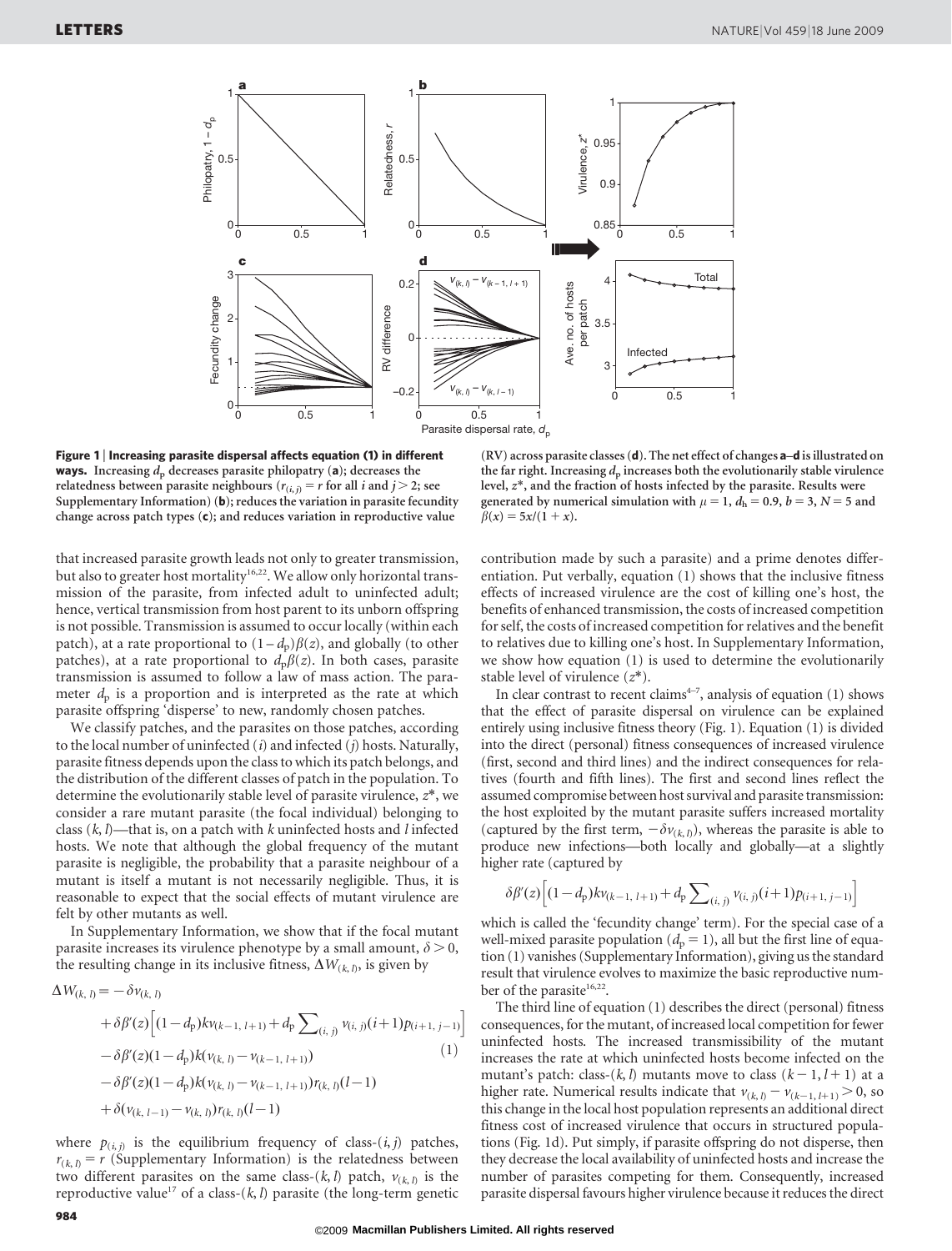cost of producing offspring with which the focal individual will have to compete (a reduction in both the difference in reproductive values and in  $1 - d_p$  in the third line of equation (1); Fig. 1a,d). This direct cost of parasite offspring production appears to be what has been described as self-shading<sup>12</sup>; thus, the third line of equation (1) can be thought of as a mathematical description of reduced self-shading due to parasite dispersal, but is also analogous to the 'tragedy of the commons'8 .

The fourth and fifth lines of equation (1) describe how the increased virulence exhibited by a mutant also has indirect fitness consequences, through changes to the competitive environment experienced by relatives. The major effect is that the increased transmission that results from the higher virulence of the mutant means that the relatives of the mutant also have increased competition for fewer locally available, uninfected hosts. Line four of equation (1) is simply the third line multiplied by both the number of parasites (other than the mutant actor) on the patch  $(l - 1)$  and the mean relatedness of those other parasites to the mutant  $(r_{(k, l)})$ . This indirect cost of increased virulence is reduced by parasite dispersal, through making relatives less likely to interact (Fig. 1b), and by decreasing the extent to which an increased virulence reduces the availability of uninfected hosts to relatives (a reduction in  $1 - d_p$ ,  $r_{(k, l)}$  and the difference in reproductive values in the fourth line of equation (1); Fig. 1a, b, d). Consequently, increased parasite dispersal favours higher virulence, because it reduces competition between relatives and, hence, reduces the indirect cost of higher virulence. This is analogous to self-shading but applies to the relatives of the mutant actor, so it could be thought of as kin shading. Kin shading is a between-hosts equivalent to the previous result that a lower relatedness (higher strain diversity) within the same host favours higher parasite virulence because it selects for faster growth rates, to obtain a higher proportion of the host resources<sup>16</sup>.

The fifth line of equation (1) shows that the increased host mortality due to increased virulence affects the competitive environment experienced by the relatives of the mutant. Increased host mortality benefits relatives because it leads to a reduction in the number of locally competing parasites (a parasite dies along with its host) and because it clears a space that can later be filled by newborn (uninfected) hosts. Increased host mortality is also potentially costly to relatives, because it reduces the number of local hosts (a source of newborn, uninfected hosts). In many cases, numerical results indicate that  $v_{(k, l-1)} - v_{(k, l)} > 0$ , meaning that the increased host mortality that results from increased mutant virulence provides a net benefit to the mutant's relatives (upper lines in Fig. 1d). In these same cases, reduced parasite dispersal leads to a decrease in the competition experienced by relatives and, hence, an indirect benefit to higher virulence. In other cases,  $v_{(k, l)} > v_{(k, l-1)}$  and the term  $\delta(v_{(k, l-1)} - v_{(k, l)})r_{(k, l)}(l-1)$  of equation (1) counts as a cost in increased virulence. These latter cases are characterized by low host dispersal rates, so the cost of increased virulence here stems from the depletion of the main source of new, uninfected hosts. We must emphasize that even when  $\delta(\nu_{(k,l-1)} - \nu_{(k,l)})r_{(k,l)}(l-1)$  counts as an inclusive fitness benefit, its size at equilibrium appears to be insufficient to raise the evolutionarily stable virulence level above that found in well-mixed populations.

More generally, as well as clarifying why the parasite dispersal rate should influence virulence, our model also shows how and why the parasite dispersal rate will interact with other parameters such as the maximum transmissibility of the parasite ( $\beta_{\text{max}}$ ), the reproductive rate of the host and the host dispersal rate (Fig. 2). Increased host dispersal would favour increased virulence, through decreasing the extent to which increased virulence leads to self-shading and kin competition, as well as through any influence on parasite dispersal by moving parasites within hosts.

The reason why the parasite dispersal rate should influence virulence has proved controversial. Previous studies have offered four different explanations: virulent strains being surrounded by other infected individuals (self-shading)<sup>12</sup>; over-exploitation of the local availability of hosts (tragedy of the commons)<sup>8</sup>; competition between related strains ('kin selection')15; and the over-exploitation of local hosts and, hence, the extinction of parasite groups (the original Wynne-Edwards theory of 'group selection')6,11. It has also been suggested that the relationship between parasite dispersal and virulence is beyond the scope of existing evolutionary theory<sup>25</sup>.

Our results show that an increase in parasite dispersal rate leads to selection for increased growth and, hence, to higher virulence for three reasons (Fig. 1). Increased dispersal provides a direct benefit to greater virulence, because it (1) increases the relative value of producing offspring (dispersers are worth more than non-dispersers) and (2) reduces the extent to which producing offspring will lead to the focal individual experiencing an increase in competition for available hosts (self-shading<sup>12</sup>). Increased dispersal provides an indirect benefit to greater virulence, because it (3) reduces the extent to which producing offspring will lead to relatives experiencing an increase in competition for available hosts (kin shading). The previous verbal explanations can be linked to these causal forces, in that self-shading<sup>12</sup> is our reason 1, the tragedy of the commons<sup>8</sup> involves our reasons 2 and 3, competition between relatives<sup>15</sup> is our reason 3 and the extinction of parasite groups6,11 is linked to reasons 2 and 3; if an individual causes harm to their patch, then this cost is paid by both the focal individual and their relatives on the patch (that is, the group-selection components can always be partitioned into offspring and non-offspring components). There is also a fourth effect that works in the opposite direction, favouring a lower virulence with increased parasite dispersal. This effect is a consequence of the indirect benefit of reduced competition due to the number of relatives dying being greater at lower dispersal rates, but this is outweighed by the other three factors.

To conclude, we have shown that selection on rare mutant virulence phenotypes in structured populations of parasites can be explained by inclusive fitness theory. This is the latest of numerous



Figure 2 <sup>|</sup> Host and parasite life histories affect the relationship between stable virulence level and parasite dispersal rate. Relationship between  $z^*$ and  $d_p$  as host life-history parameters vary (a, b) and as maximum disease transmissibility, a parasite life-history trait, varies (c). a, From top to bottom,  $d_h = 0.9$ , 0.6 and 0.3 ( $b = 3$ ). **b**, From top to bottom,  $b = 9$ , 6 and 3

 $(d<sub>h</sub> = 0.3)$ . Remaining parameters in **a** and **b** were  $\mu = 1$ ,  $N = 5$  and  $\beta(x) = 5x/(1 + x)$ . c, From top to bottom,  $\beta_{\text{max}} = 5$ , 7.5 and 20; remaining parameters were  $\mu = 1$ ,  $d_h = 0.3$ ,  $b = 3$ ,  $N = 5$  and  $\beta(x) = \beta_{\text{max}}x/(1 + x)$ . Additional, qualitatively similar results are presented in Supplementary Information.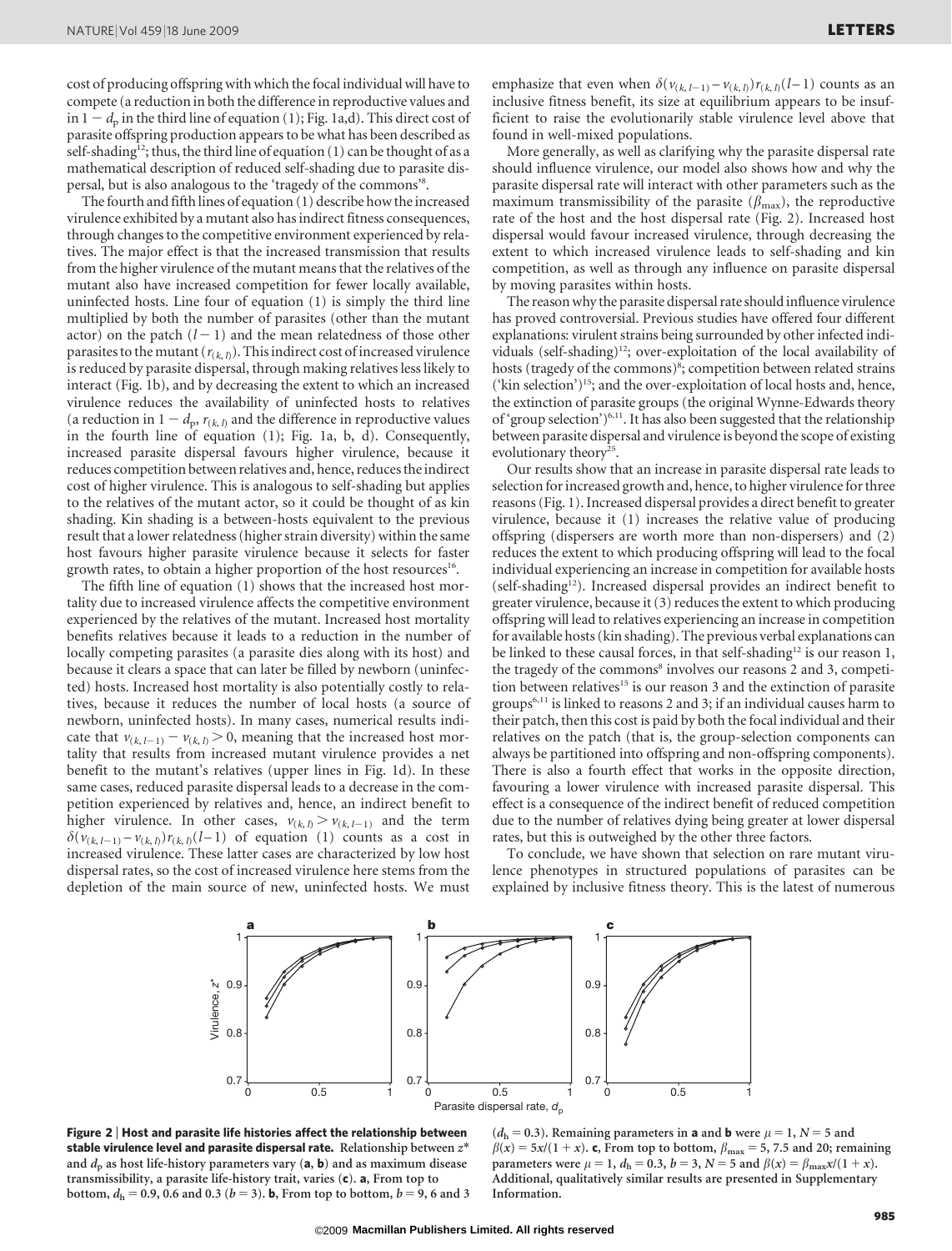examples that have accumulated over the past 30 years, in which it has been claimed that group selection and not kin selection is acting in a particular situation, only for explicit analyses to show otherwise<sup>26,27</sup>. Future confusion could be avoided if such claims were backed by formal analyses that actually examine the underlying selective forces, rather than just verbal arguments<sup>26</sup>. More generally, our results emphasize the difference between levels of adaptation and levels of selection<sup>28</sup>. The multilevel (group) selection and kin selection (inclusive fitness) approaches to social evolution have long been known to be mathematically equivalent and, if the analyses are performed correctly, do not lead to conflicting predictions<sup>29,30</sup>. Thus, irrespective of the relative strengths of within-group versus between-group selection, individuals are predicted to maximize their inclusive fitness. In contrast, groups are only predicted to evolve traits that function to maximize their fitness in extreme situations where there is no conflict of interest between the members of the group28. Put another way, the presence of group selection does not invalidate the idea that the individual is an adaptive unit, and it does not validate the idea that the group is an adaptive unit<sup>28</sup>.

#### Received 13 January; accepted 9 April 2009. Published online 27 May 2009.

- 1. Hamilton, W. D. The genetical evolution of social behaviour. J. Theor. Biol. 7, 1–52  $(1964)$
- 2. Grafen, A. Optimization of inclusive fitness. J. Theor. Biol. 238, 541–563 (2006).<br>3. Grafen. A. The formal Darwinism proiect: a mid-term report. J. Evol. Biol. 20.
- Grafen, A. The formal Darwinism project: a mid-term report. J. Evol. Biol. 20, 1243–1254 (2007).
- 4. Sober, E. & Wilson, D. S. Unto Others: The Evolution and Psychology of Unselfish Behavior (Harvard Univ. Press, 1998).
- 5. Wilson, D. S. & Wilson, E. O. Rethinking the theoretical foundation of
- sociobiology. Q. Rev. Biol. 82, 327–348 (2007). Wilson, D. S. Social semantics: towards a genuine pluralism in the study of social behaviour. J. Evol. Biol. 21, 368–373 (2008).
- 7. Hölldobler, B. & Wilson, E. O. The Superorganism: The Beauty, Elegance, and Strangeness of Insect Societies (Norton, 2008).
- 8. Kerr, B., Neuhauser, C., Bohannan, J. M. & Dean, A. M. Local migration promotes competitive restraint in a host–pathogen 'tragedy of the commons'. Nature 442, 75–78 (2006).
- 9. Boots, M. & Mealor, M. Local interactions select for lower pathogen infectivity. Science 315, 1284–1286 (2007).
- 10. Wynne-Edwards, V. C. Animal Dispersion in Relation to Social Behaviour (Oliver & Boyd, 1962).
- 11. Haraguchi, Y. & Sasaki, A. Host-parasite arms race in mutation modifications: indefinite escalation despite a heavy load. J. Theor. Biol. 183, 121–137 (1996).
- 12. Boots, M. & Sasaki, A. 'Small worlds' and the evolution of virulence: infection occurs locally and at a distance. Proc. R. Soc. Lond. B 266, 1933–1938 (1999).
- 13. O'Keefe, K. J. & Antonovics, J. Playing by different rules: the evolution of virulence in sterilizing pathogens. Am. Nat. 159, 597–605 (2002).
- 14. Boots, M., Hudson, P. J. & Sasaki, A. Large shifts in pathogen virulence relate to host population structure. Science 303, 842-844 (2004).
- 15. Lion, S. & van Baalen, M. Self-structuring in spatial evolutionary ecology. Ecol. Lett. 11, 277–295 (2008).
- 16. Frank, S. A. Models of parasite virulence. Q. Rev. Biol. 71, 37–78 (1996).
- 17. Fisher, R. A. The Genetical Theory of Natural Selection (Clarendon, 1930).
- 18. Hamilton, W. D. Selfish and spiteful behaviour in an evolutionary model. Nature 228, 1218–1220 (1970).
- 19. Stearns, S. C. Evolution of Life Histories (Oxford Univ. Press, 1992).<br>20. Krebs, J. R. & Davies. N. B. An Introduction to Behavioural Ecology 3rd
- Krebs, J. R. & Davies, N. B. An Introduction to Behavioural Ecology 3rd edn (Blackwell Scientific, 1993).
- 21. Rousset, F. & Ronce, O. Inclusive fitness for traits affecting metapopulation demography. Theor. Popul. Biol. 65, 127–141 (2004).
- 22. Anderson, R. M. & May, R. M. Coevolution of hosts and parasites. Parasitology 85, 411–426 (1982).
- 23. Day, T. & Gandon, S. Applying population-genetic models in theoretical evolutionary epidemiology. Ecol. Lett. 10, 876–888 (2007).
- 24. Rousset, F. Genetic Structure and Selection in Subdivided Populations (Princeton Univ. Press, 2004).
- 25. Goodnight, C. et al. Evolution in spatial predator–prey models and the ''prudent predator'': the inadequacy of steady-state organism fitness and the concept of individual and group selection. Complexity 13, 23–44 (2008).
- 26. Lehmann, L. & Keller, L. The evolution of cooperation and altruism a general framework and a classification of models. J. Evol. Biol. 19, 1365–1376 (2006).
- 27. West, S. A., Griffin, A. S. & Gardner, A. Social semantics: altruism, cooperation, mutualism, strong reciprocity and group selection. J. Evol. Biol. 20, 415-432 (2007).
- 28. Gardner, A. & Grafen, A. Capturing the superorganism: a formal theory of group adaptation. J. Evol. Biol. 22, 659–671 (2009).
- 29. Frank, S. A. Hierarchical selection theory and sex ratios. I. General solutions for structured populations. Theor. Popul. Biol. 29, 312–342 (1986).
- 30. Queller, D. C. Quantitative genetics, inclusive fitness, and group selection. Am. Nat. 139, 540–558 (1992).

Supplementary Information is linked to the online version of the paper at <www.nature.com/nature>.

Acknowledgements We thank M. Boots, S. Brown, A. Buckling, A. Fernandes, S. Gandon, A. Griffin and S. Lion for discussions, and the Natural Sciences and Engineering Research Council of Canada, the UK Natural Environmental Research Council, the Royal Society, the Leverhulme Trust, and the European Research Council for funding.

Author Contributions All authors contributed equally to this work.

Author Information Reprints and permissions information is available at <www.nature.com/reprints>. Correspondence and requests for materials should be addressed to G.W. [\(gwild@uwo.ca\)](mailto:gwild@uwo.ca).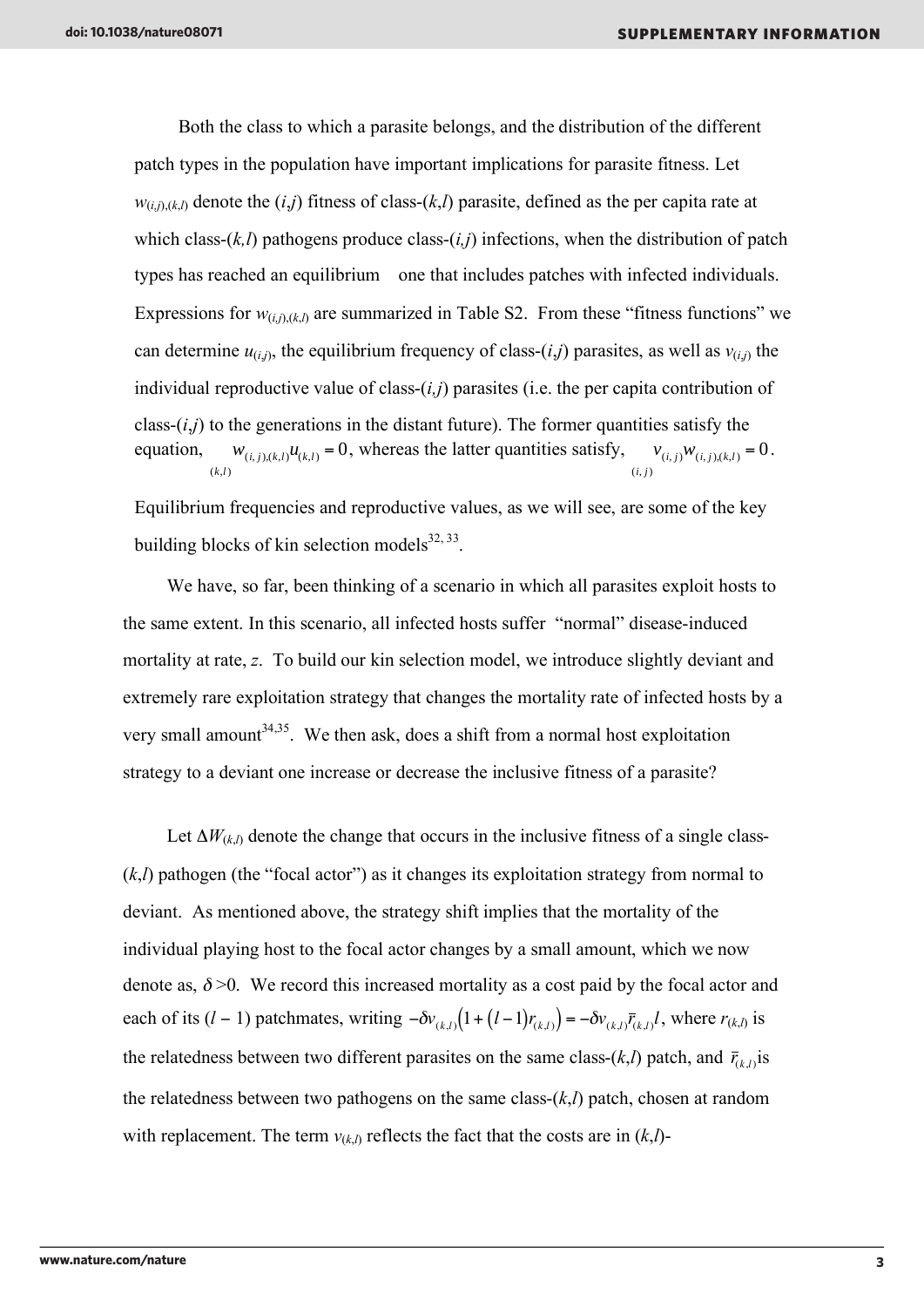Increased host mortality also carries with it certain inclusive fitness benefits when *l* > 1. When the focal actor and its host have died, (*l* −1) surviving parasites immediately *j*oin class-(*k*, *l* −1). We record this change as,  $\delta v_{(k,l-1)} r_{(k,l)}(l-1) = \delta v_{(k,l-1)}(\bar{r}_{(k,l)}l-1)$ .

 $\overline{\phantom{a}}$ When  $k \geq 1$  susceptible hosts can be found locally, and so increased host exploitation implies that the focal actor produces new local infections at a higher rate. In this case, the rate at which local infections occur is increased by  $\delta \beta'(z) (1 - d_p) k$ . We  $(1 + \overline{r}_{(k,l)}l)$  is included here, because, when a new local infection occurs, the actor, the record the inclusive-fitness change as  $\delta v_{(k-1,l+1)} \beta'(z) (1 - d_p) k (1 + \bar{r}_{(k,l)}l)$ . The multiplier, actor's "offspring" and the actor's  $(l-1)$  patchmates all become class- $(k-1, l+1)$ parasites simultaneously. Naturally, when the actor and its patchmates become class-(*k*– 1, *l*+1) parasites they cease to be class-(*k*,*l*) pathogens, hence we must record an additional inclusive fitness loss of,  $-\delta v_{(k,l)} \beta'(z) (1 - d_p) k l \bar{r}_{(k,l)}$  in our calculation.

 $\ddot{\phantom{0}}$ Increased host exploitation also means that the rate at which the focal parasite produces non-local infections increases. Specifically, if  $p_{(i+1,i-1)}$  denotes the frequency of class-(*i*+1, *j* – 1) patches, the increase in  $w_{(i,j)}$  is given by,  $\delta v_{(i,j)} \beta'(z) d_p(i+1) p_{(i+1,j-1)}$ . ! patches, so that the effects these infections have on the fitness of (similarly distant) We make the standard assumption that non-local infections occur only on very distant relatives of the focal parasite need not be included in our calculation. We can then write the change in the inclusive fitness of a class- $(k,l)$  parasite as

$$
\Delta W_{(k,l)} = -\delta v_{(k,l)} \bar{r}_{(k,l)} l + \delta v_{(k,l-1)} (\bar{r}_{(k,l)} l - 1) + \delta v_{(k-1,l+1)} \beta'(z) (1 - d_p) k (1 + \bar{r}_{(k,l)} l)
$$
  

$$
-\delta v_{(k,l)} \beta'(z) (1 - d_p) k l \bar{r}_{(k,l)} + \delta \sum_{(i,j)} v_{(i,j)} \beta'(z) d_p (i+1) p_{(i+1,j-1)}
$$
(S3)

which rearranges to give equation (1) of the main text. The overall change in the inclusive fitness of the mutant, call it  $\Delta W$ , is a weighted average of all  $\Delta W_{(k,l)}$ , where class frequencies  $u_{(k,l)}$  are used as weights.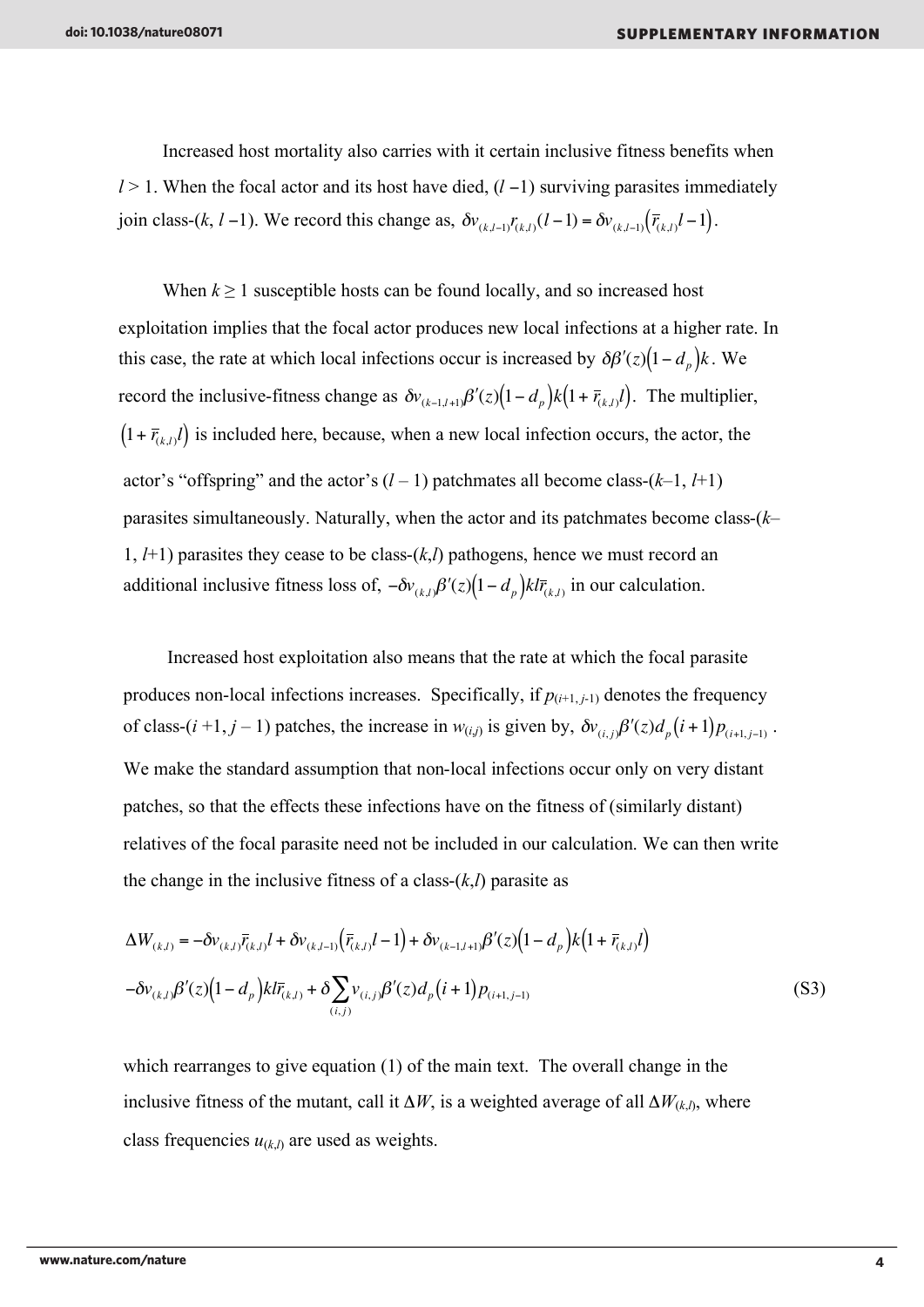#### **Calculation of Relatedness Coefficients**

We can calculate the coefficients of relatedness for a neutral population using the notion of identity by descent, or IBD. Two genes are said to be IBD provided they have descended from a common ancestor without intervening mutation. The coefficient of consanguinity (CC) between two (same-locus) genes is simply the probability that the alleles are IBD.

Let  $r_{(i,j)}$  with  $j \geq 2$  denote the CC between genes drawn from two different class-(*i*, *j*) parasites found on the same patch. To calculate  $r_{(i,j)}$ , observe that a class- $(i, j)$  patch was a class-(*k*, *l*) patch *dt* time units ago with probability  $\alpha_{(i,j),(k,l)}dt$ , where  $\alpha_{(i, j),(k,l)} = \frac{q_{(i, j),(k,l)}p_{(k,l)}}{r}$  $p_{(i,j)}$ . We use  $\alpha_{(i,j),(k,l)}$  to write a differential equation that describes

how the CCs  $r_{(i,j)}$  change over time. Assuming  $j > 2$ , then

$$
\frac{d r_{(i,j)}}{dt} = \alpha_{(i,j),(i-1,j)} \left( r_{(i-1,j)} - r_{(i,j)} \right) + \alpha_{(i,j),(i+1,j)} \left( r_{(i+1,j)} - r_{(i,j)} \right) + \alpha_{(i,j),(i,j+1)} \left( r_{(i,j+1)} - r_{(i,j)} \right)
$$
\n
$$
+ \alpha_{(i,j),(i+1,j-1)} \frac{\left( 1 - d_p \right) \left( j - 1 \right)}{\left( 1 - d_p \right) \left( j - 1 \right) + d_p I} \left[ \frac{2}{j(j-1)} + \left( 1 - \frac{2}{j(j-1)} \right) r_{(i+1,j-1)} - r_{(i,j)} \right]
$$
\n
$$
+ \alpha_{(i,j),(i+1,j-1)} \frac{d_p I}{\left( 1 - d_p \right) \left( j - 1 \right) + d_p I} \left[ \left( 1 - \frac{2}{j} \right) r_{(i+1,j-1)} - r_{(i,j)} \right]. \tag{S4}
$$

We omit the term  $\alpha_{(i,j),(i-1,j)}(r_{(i-1,j)} - r_{(i,j)})$  in (S4) when  $i = 0$ , and we omit the terms no terms in eqn (A6) that involve the undefined coefficient  $r_{(i+1,j-1)}$ . In this case, (S4)  $\alpha_{(i,j),(i+1,j)}(r_{(i+1,j)}-r_{(i,j)})$  and  $\alpha_{(i,j),(i,j+1)}(r_{(i,j+1)}-r_{(i,j)})$  when  $i+j=N$ . When  $j=2$ , there are becomes

$$
\frac{dr_{(i,2)}}{dt} = \alpha_{(i,2),(i-1,2)}(r_{(i-1,2)} - r_{(i,2)}) + \alpha_{(i,2),(i+1,2)}(r_{(i+1,2)} - r_{(i,2)}) + \alpha_{(i,2),(i,3)}(r_{(i,3)} - r_{(i,2)}) + \alpha_{(i,2),(i+1,1)}\left[\frac{(1-d_p)}{(1-d_p)+d_pI} - r_{(i,2)}\right].
$$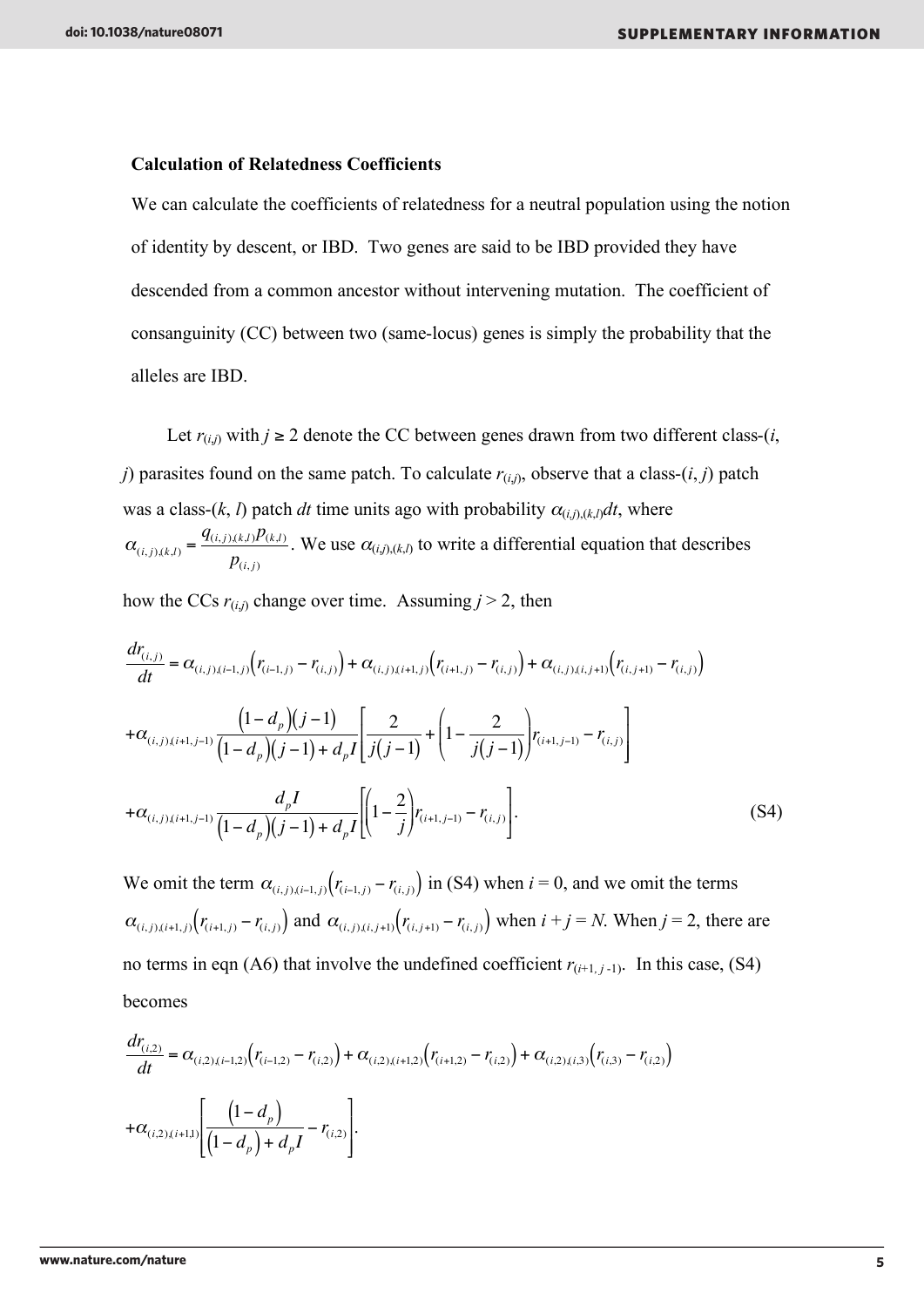Remarkably, at equilibrium  $r(i,j) = r$  for all  $(i, j)$ , where

$$
r = \frac{\left(1 - d_p\right)}{\left(1 - d_p\right) + d_p I} \le 1.
$$
\n(S5)

Since  $I > 0$ , equality in (A8) holds only when  $d_p = 0$ . Notice that, as the average number of infections per patch (*I*) increases, *r* decreases. Notice also that

$$
\overline{r}_{(i,j)} = \frac{1}{j} + \frac{j-1}{j}r.
$$

The fact that *r* does not depend on *j* is worth discussing, since the result may initially appear counterintuitive. The absolute rates of host mortality and local infection within each patch are, of course, in proportion to the number of infected hosts found locally. However, at equilibrium, the impact of each mortality or infection event upon local relatedness is in inverse proportion o the number of local infected hosts. Hence, although relatedness-altering events occur more frequently in patches with more infected hosts, the individual impact of each event is more diluted.

#### **Well-Mixed Pathogen Populations**

"(*z*)*S* /(<sup>µ</sup> + *z*) (refs 16,36).

When pathogen dispersal,  $d_p = 1$  we say that the pathogen population is well-mixed. In this case, the class structure of the pathogen population has no bearing on pathogen fitness and pathogens are not related to non-self patchmates. Formally, we can say that  $v_{(k,l)} \equiv 1$ ,  $\bar{r}_{(k,l)} = 1/l$ , and so

$$
\Delta W = -\delta + \delta \beta'(z) S,
$$

where  $S = \sum_{i=1}^{n} (i+1)p_{(i+1, j-1)}$  $(i, j)$  $\sum_{i=1}^{n} (i+1)p_{(i+1,j-1)} = \sum_{i=1}^{n} ip_{(i,j)}$  $(i, j)$  $\sum i p_{(i,j)}$  gives the average number of susceptible

individuals per patch. At evolutionary equilibrium, then, our inclusive fitness model tells us that the marginal fitness benefit due to increased in disease transmission (i.e. the term,  $\delta \beta'(z)$ *S*) is exactly balanced by the marginal fitness cost of increased host mortality (i.e. the term,  $-\delta$ ). This same result can be established with a standard game

success,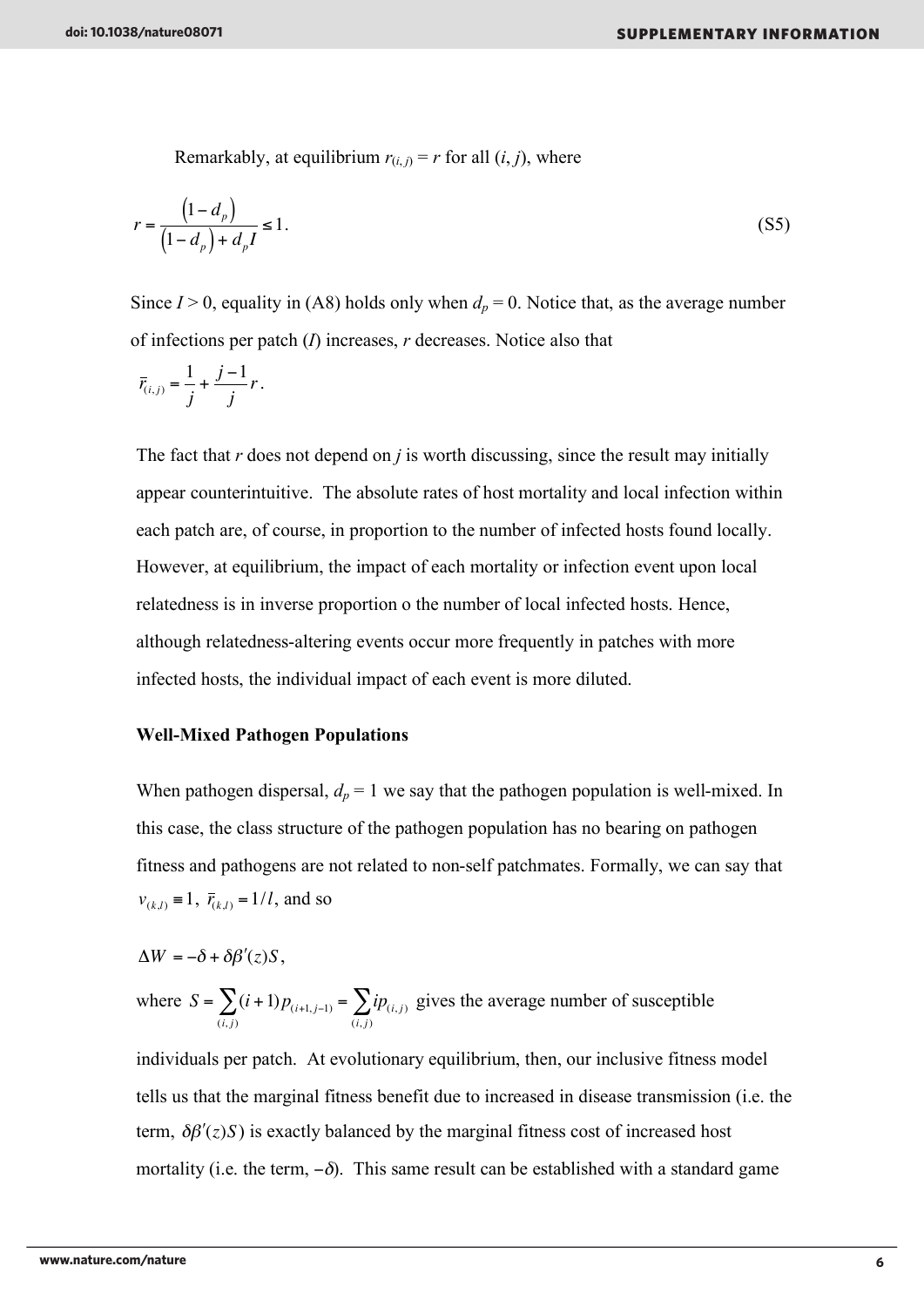theory model that measures fitness using pathogen lifetime reproductive success,  $\beta(z)S/(\mu + z)$  (refs 16,36).

If we assume the simple virulence-transmissibility relationship,  $\beta(z) = \beta_{\text{max}} z/(1+z)$ , then disease transmissibility cannot exceed the is at equilibrium with respect *z* when  $z = z^* = \sqrt{\mu}$ . In particular when  $\mu = 1, z^* = 1$ . maximum level given by  $\beta_{\text{max}}$ . With this assumption it is possible to show that evolution

#### **Numerical Investigations**

We analyzed the inclusive fitness model from the main text to identify those diseaseinduced mortality rates associated with the convergence stable levels of host exploitation. Convergence stability is a notion borrowed from evolutionary game theory<sup>35,37,38</sup>. If  $z^*$  is convergence stable, then the distance between  $z^*$  and  $x$ , the phenotype displayed by successful mutant invaders of a population that is otherwise fixed at *z*, is always less than the distance between *z*\* and *z*. In the context of the present model the disease-induced mortality rate associated with the convergence stable host exploitation rate is an evolutionary equilibrium, *z*\* that satisfies the following pair of conditions:  $\Delta W \big|_{z=z^*} > 0$  when  $\delta < 0$  and  $\Delta W \big|_{z=z^*} < 0$  when  $\delta > 0$ .

*Property Services* Results were generated through an iterative numerical procedure. For each parameter combination, we began by guessing a corresponding *z*\*, call it *z*0. Given *z*0, we determined the sign of the inclusive fitness effect, Δ*W* and refined our guess accordingly. Given the refined guess,  $z_1$ , the sign of  $\Delta W$  was determined yet again, and further refinements were made. The process of calculating the sign of Δ*W* and making smaller and smaller refinements continued until successive refinements agreed to several decimal places. We implement our numerical procedure using the computer software package, Maple (version 11).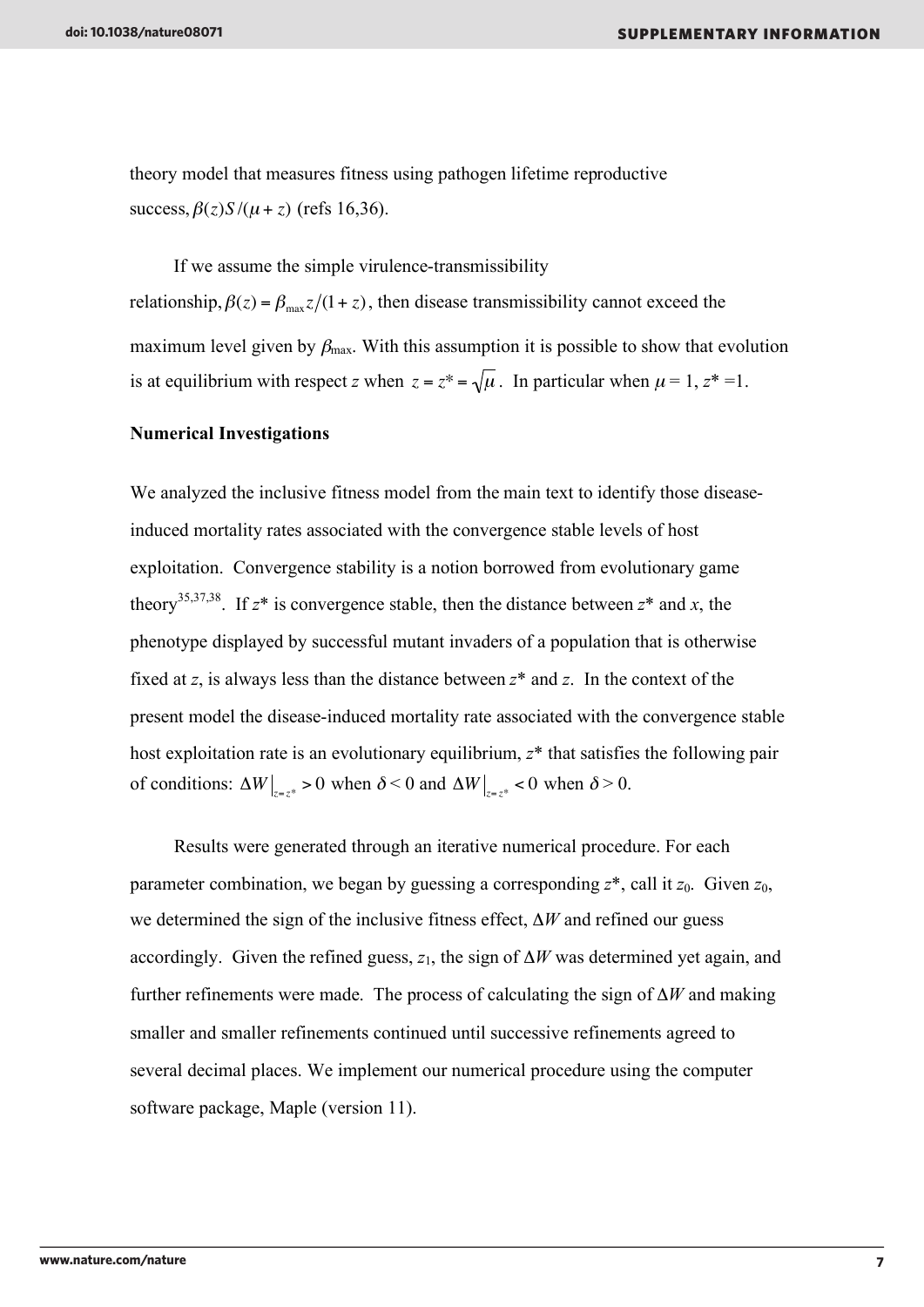Predictions made by the inclusive fitness model proposed here agree with those made elsewhere. Most importantly, our model predicts that reduced mixing of the pathogen population (i.e. lower dispersal rate,  $d_p$ ) promotes reduced host exploitation, and in turn reduced disease-induced host mortality (Figs. S1, S2).

Naturally, the relationship between pathogen mixing and disease-induced host mortality depends on the parameter values under consideration. If there exists a maximum possible transmissibility  $(\beta_{\text{max}})$ , then increasing this maximum encourages larger reductions in disease-induced host mortality (Fig. S1). Moreover, the rate at which such reductions in host mortality occur depend not only  $\beta_{\text{max}}$  but also on *N* (Fig. S1).

Host reproduction rate (*b*) and, to a lesser degree, host dispersal rate  $(d_h)$  also influence the evolution disease-induced host mortality. Specifically, increasing the value of *b* and/or  $d_h$  reduces the extent to which parasite dispersal influences diseaseinduced mortality (Fig. S2).

#### **Related Issues**

We conclude by clarifying a number of links to existing work. Hamilton<sup>39</sup> was the first to suggest that a lower relatedness between the parasites infecting a host would lead to selection for faster exploitation of host resources, and hence a higher virulence, This has since been demonstrated formally by a number of authors<sup>16,33,40-45</sup>. Our results show that an analogous prediction (albeit more complex) arises in spatially structured populations, where patterns of dispersal determine the relatedness of parasites competing for hosts within patches (see also ref. 33, p.163-168). Our method builds upon previous applications of inclusive fitness theory that have examined the evolution of  $cooperation<sup>31</sup>$  in spatial populations with explicit within and between patch demography. In particular, we follow previous authors by treating the deviant virulence strategy as rare and by neglecting its long-term effects on both patch distribution and

the initial success of a mutant, rather than it would certain it would certainly of  $\alpha$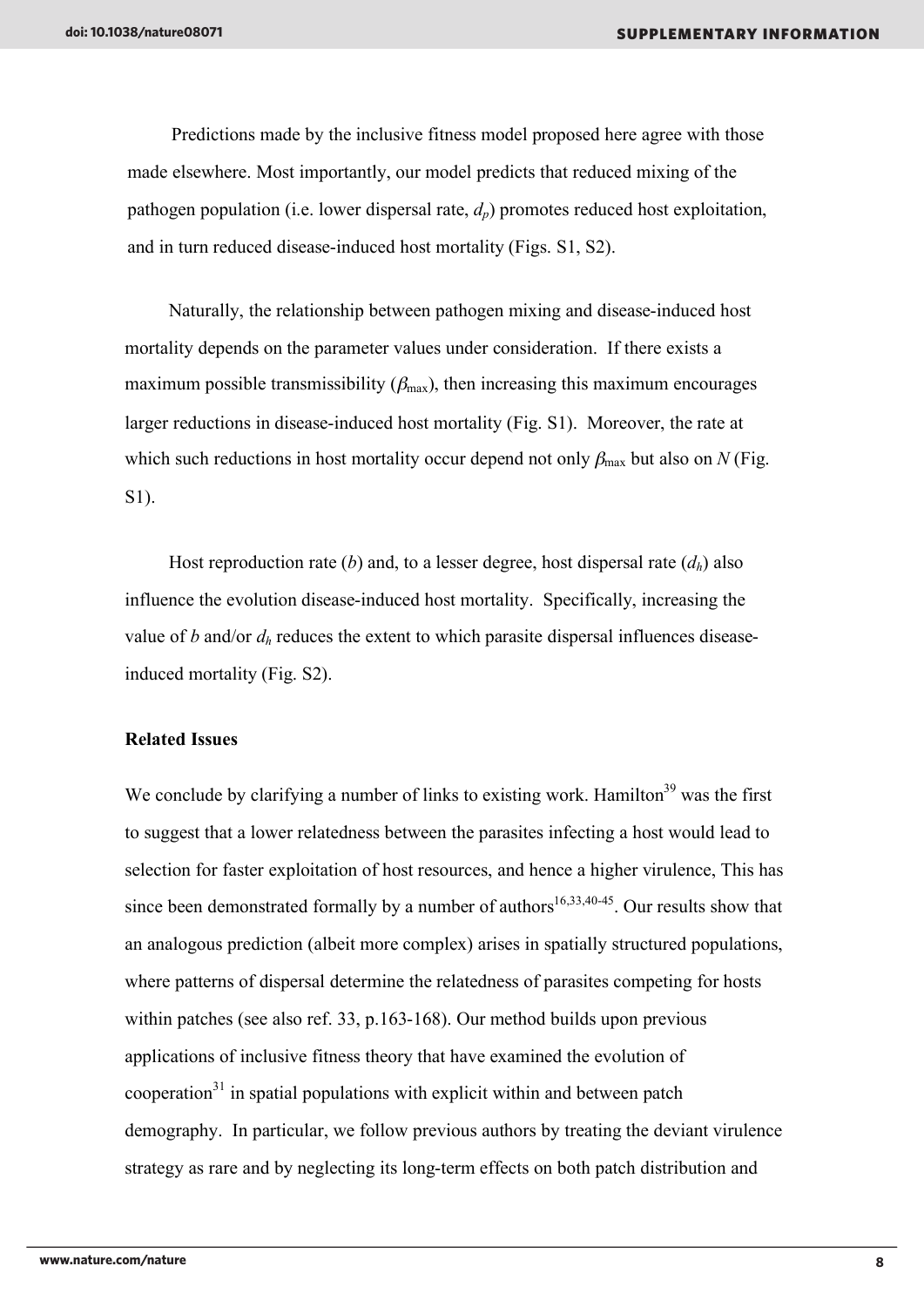reproductive value (see also Appendix A of ref. 32). In this way our analysis focuses on the initial success of a mutant, rather than its probability of fixation. It would certainly be very useful to examine the consequences of demographic stochasticity (e.g. as in ref. 21) or the consequences putting alternative forms of parasite interaction, such as cooperation<sup>46,47</sup>, or spiteful interference<sup>48</sup> into an explicit spatial setting (see also ref. 49). Finally, we draw an analogy to the sex ratio literature, where the benefit of determining the underlying selective forces have long been appreciated<sup>29,50</sup>.

#### **Additional References**

31. Alizon, S. & Taylor, P. D. Empty sites can promote altruistic behaviour. *Evolution* **62**,1335–1344 (2008).

32. Taylor, P. D. & Frank S. A. How to make a kin selection model. *J. Theor. Biol.* **176**, 27–37 (1996).

33. Frank, S. A. *Foundations of Social Evolution.* (Princeton University Press, Princeton, NJ, 1998).

34. Grafen, A. Hamilton's rule OK. *Nature* **318**, 310–311 (1985).

35. Taylor, P. D. Evolutionary stability in one-parameter models under weak selection. *Theor. Popul. Biol.* **36**, 125–143 (1989).

36. Day, T. & Burns, J. G. A consideration of patterns of virulence arising from hostparasite coevolution. *Evolution*, **57**, 671–676 (2003).

37. Eshel, I. Evolutionary and continuous stability. *J. Theor. Biol.* **103**, 99–111 (1983).

38. Christiansen, F. B. On conditions for evolutionary stability for a continuously varying character. *Am. Nat.* **138**, 37–50 (1991).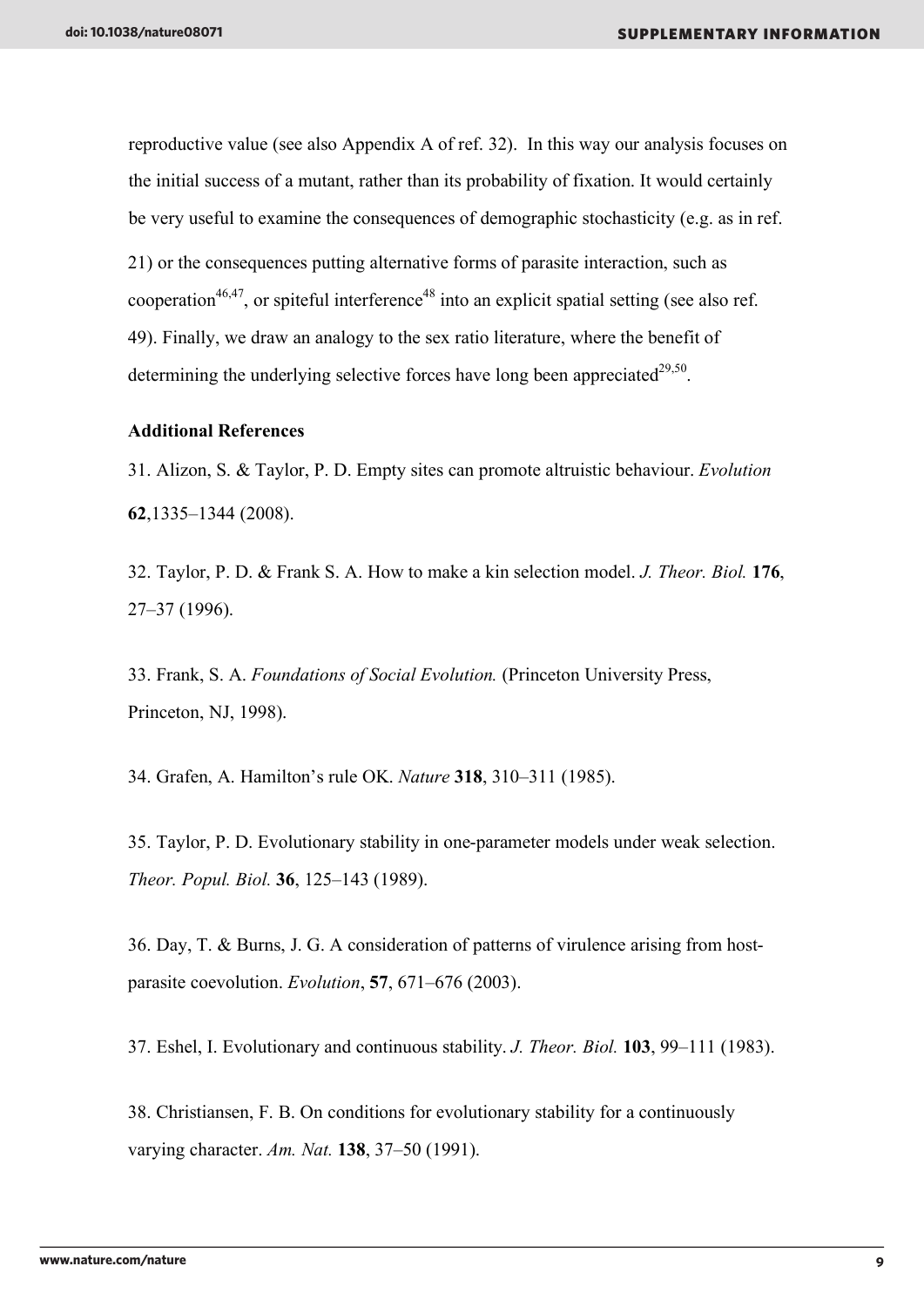39. Hamilton, W.D. Altruism and related phenomena, mainly in social insects. *Annu. Rev. Ecol. Syst.* **3**, 193-232 (1972).

40. Bremermann, H. J. & Pickering, J. A game-theoretical model of parasite virulence. *J. Theor. Biol.* **100**, 411-26 (1983).

41. Frank, S. A. Kin selection and virulence in the evolution of protocells and parasites. *Proc. Roy. Soc. Lond. B* **258**, 153-61 (1994).

42. Nowak, M. & May, R. M. Superinfection and the evolution of parasite virulence. *Proc. Roy. Soc. Lond. B* **255**, 81-89 (1994).

43. May, R. M. & Nowak, M. A. Coinfection and the evolution of parasite virulence." *Proc. R. Soc. Lond. B* **261**, 209-15 (1995).

44. van Baalen, M. & Sabelis M. W. The dynamics of multiple infection and the evolution of virulence. *Am. Nat.* **146**, 881-910 (1995).

45. Gandon, S. & Michalakis, Y. Evolution of parasite virulence against qualitative or quantitative host resistance. *Proc. Roy. Soc. Lond. B* **267**, 985-990 (2000).

46. Brown, S. P., Hochberg, M. E. & Grenfell, B. T. Does multiple infection select for raised virulence? *Trends in Microbiology* **10**, 401-405 (2002).

47. West, S. A. & Buckling, A. Cooperation, virulence and siderophore production in bacterial parasites. *Proc. Roy. Soc. Lond. B* **270,** pp. 37-44 (2003).

48. Gardner, A.,West, S. A. & Buckling, A. Bacteriocins, spite and virulence." *Proc. Roy. Soc. Lond. B* **271**, 1529-2535 (2004).

49. Lion, S. & Gandon, S. Habitat saturation and the spatial evolutionary ecology of altruism. *J. Evol. Biol.*, in press.

50. Taylor, P D. Intra-sex and inter-sex sibling interactions as sex determinants. *Nature* **291**, 64-66 (1981).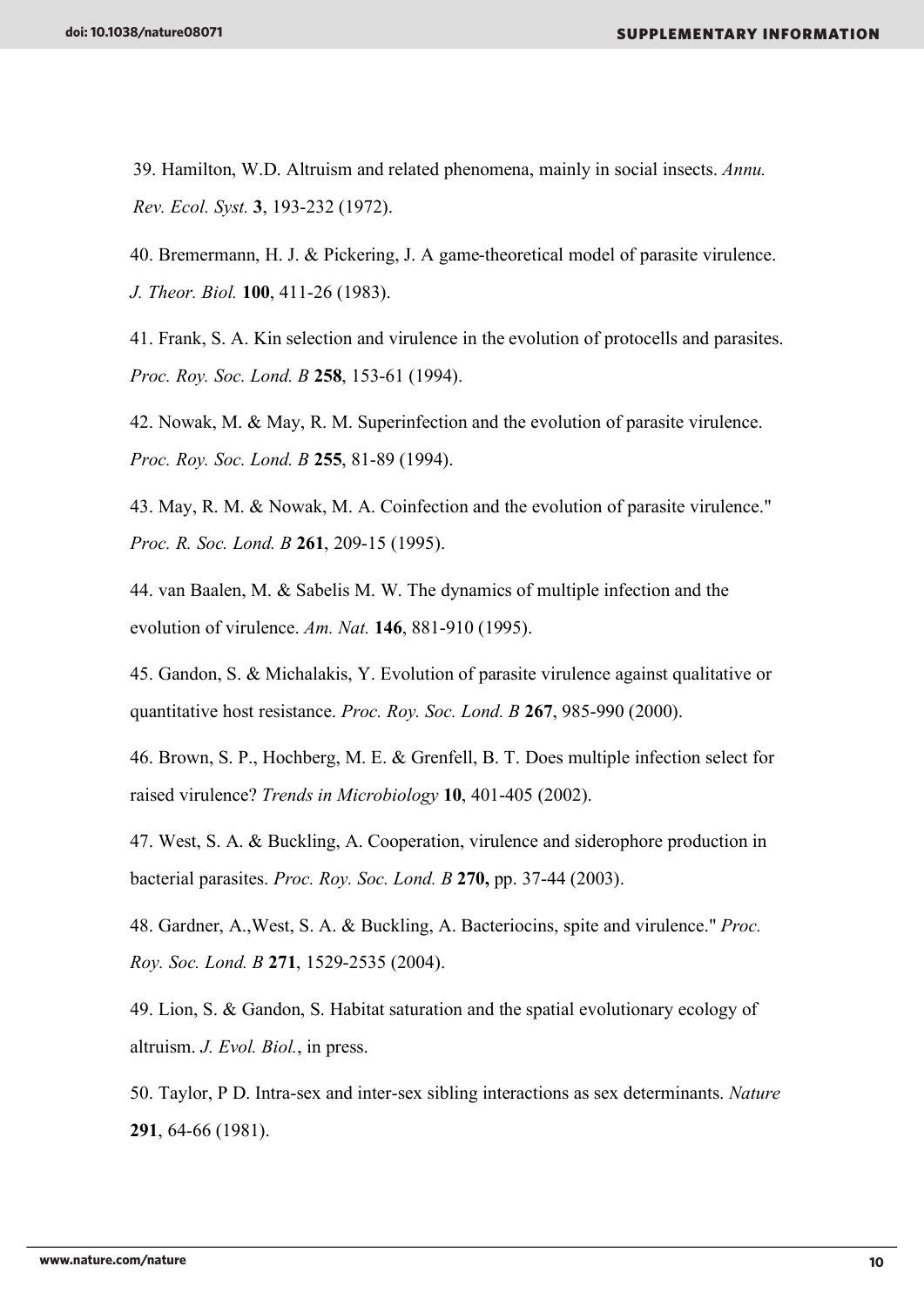**Table S1. Rates** *q***(***i***,***j***),(***k***,***l***) (from eqn S1) at which class-(***i***,***j***) patches are (a) created and (b) destroyed. Recall that** *i* **and** *j* **denote the number of susceptible and infected hosts, respectively, found on a given patch. We**  assume  $i, j \ge 0$ , with  $i + j \le N$ 

| $(k, l) \rightarrow (i, j)$     | Description                                 | $q_{(i,j),(k,l)}$                            |  |
|---------------------------------|---------------------------------------------|----------------------------------------------|--|
| (a) Inputs to class- $(i, j)$   |                                             |                                              |  |
| $(i+1, j) \rightarrow (i, j)$   | susceptible host dies on $(i+1,j)$ -patch   | $\mu(i+1)$ (or zero if $i + j = N$ )         |  |
| $(i-1,j) \rightarrow (i,j)$     | newborn host arrives on $(i - 1, j)$ -patch | $b_{(i-1,j)}$                                |  |
| $(i, j+1) \rightarrow (i, j)$   | infected host dies on $(i, j+1)$ -patch     | $(\mu + z)(j + 1)$ (or zero if $i + j = N$ ) |  |
| $(i+1,j-1) \rightarrow (i,j)$   | infection occurs on $(i+1, j-1)$ -patch     | $\beta_{(i+1,j-1)}(z)$                       |  |
|                                 |                                             |                                              |  |
| (b) Outputs from class- $(i,j)$ |                                             |                                              |  |
| $(i, j) \rightarrow (i-1, j)$   | susceptible host dies on (i,j)-patch        | μİ                                           |  |
| $(i, j) \to (i + 1, j)$         | newborn host arrives on (i,j)-patch         | $b_{(i,j)}$                                  |  |
| $(i, j) \rightarrow (i, j-1)$   | infected host dies on $(i, j)$ -patch       | $(\mu + z)j$                                 |  |
| $(i,j) \rightarrow (i-1,j+1)$   | infection occurs on $(i,j)$ -patch          | $\beta_{(i,j)}(z)$                           |  |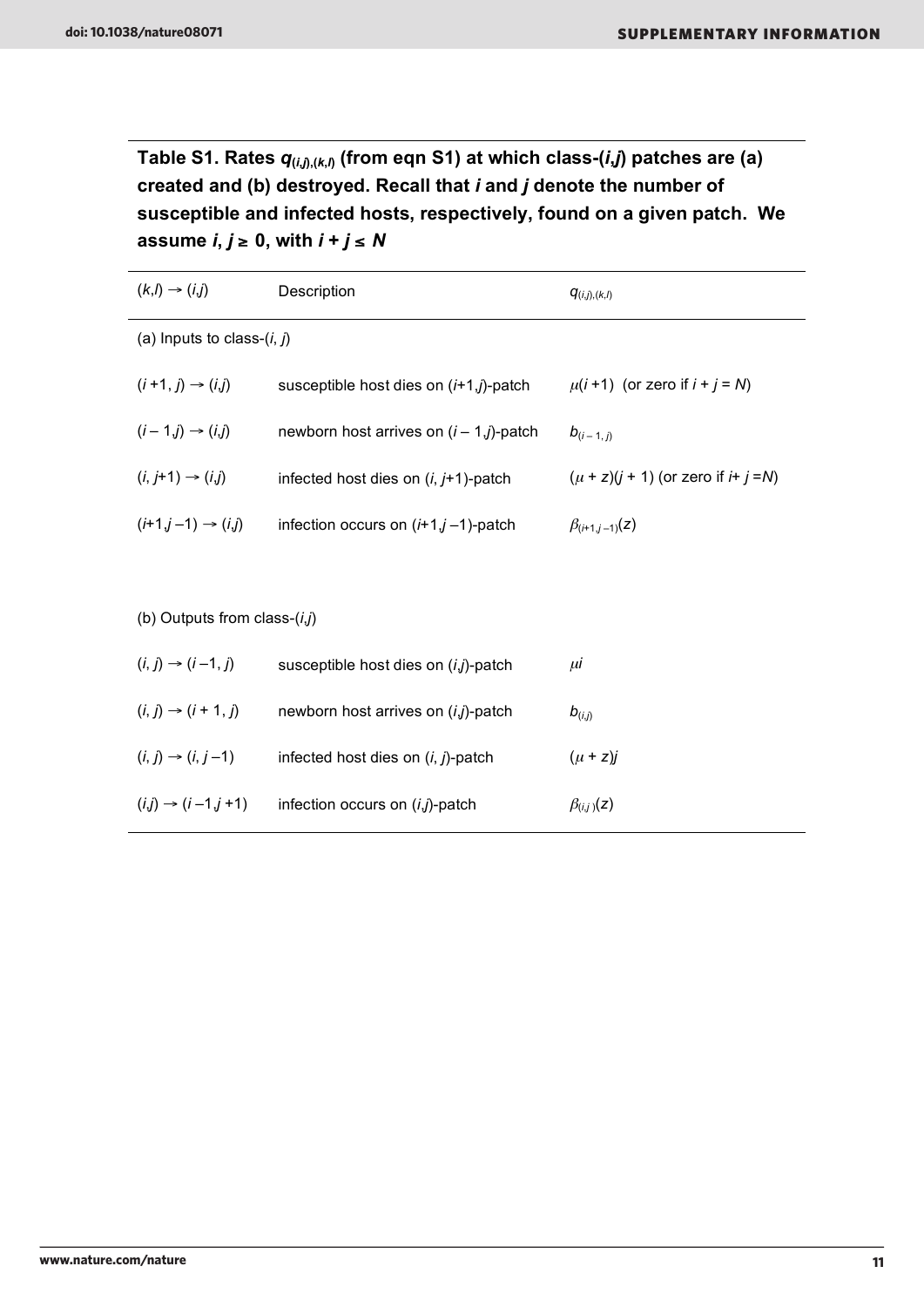|<br>|<br>|

| (i,j)        | $W_{(i,j),(k,l)}$                                                         |
|--------------|---------------------------------------------------------------------------|
| (k, l)       | $-(\mu k + (\mu + z)l + b_{(k,l)} + \beta_{(k,l)}(z)) + \beta_{(k,l)}(z)$ |
| $(k - 1, l)$ | $\mu k + \tilde{\beta}_{(k-1,l)}(z)$                                      |
| $(k + 1, l)$ | $b_{(k,l)} + \tilde{\beta}_{(k+1,l)}(z)$                                  |
| $(k, l - 1)$ | $(\mu + z)(l-1) + \tilde{\beta}_{(k-l-1)}(z)$                             |
| $(k-1, l+1)$ | $\beta(z)(1-d_p)k + \beta_{(k,l)}(z) + \tilde{\beta}_{(k-l,l+1)}(z)$      |
| all others   | $\tilde{\beta}_{(i,j)}(z)$                                                |

### **Table S2. Expressions for wild-type, or "normal" fitness function,** *w***(***i***,***j***),(***k***,***l***).**  Recall that  $j, l \ge 1$  when describing pathogen class structure.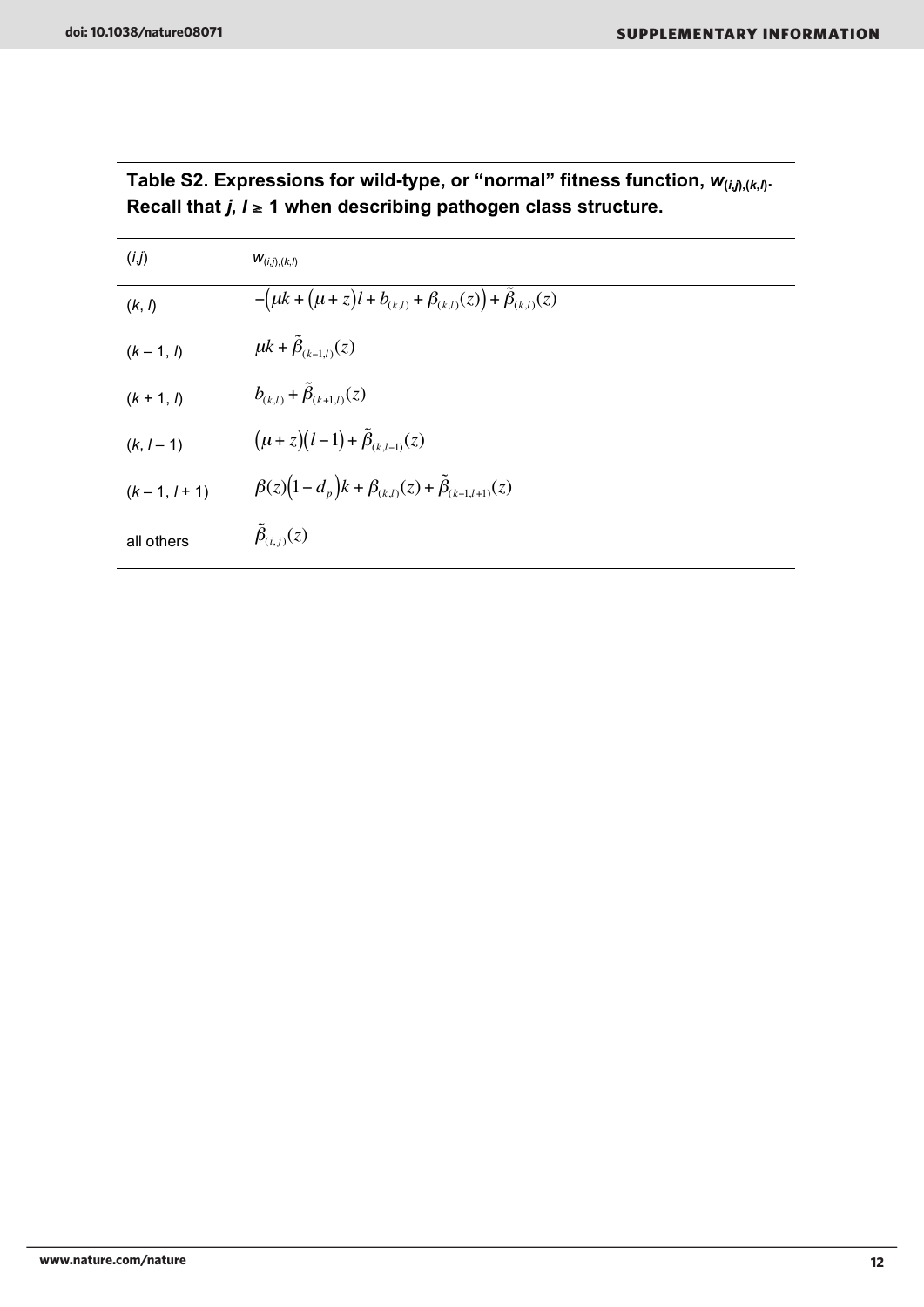

Fig. S1. Relationship between stable level of disease-induced host mortality (i.e. ES virulence,  $z^*$ ) and pathogen dispersal rate,  $d_p$  as both patch carrying capacity (N) and maximum disease transmissibility ( $\beta_{\text{max}} = \lim_{x \to \infty} \beta(x)$ ) vary. Remaining parameters were  $\mu$ = 1,  $d_h$  = 0.3 and  $b$  = 3, and  $\beta(x)$  was assumed to take the form,  $\beta_{\text{max}} x/(1+x)$  (see text for parameter definitions). From top to bottom  $\beta_{\text{max}}$  = 5, 7.5, and 20, respectively. Results for additional values of  $\beta_{\text{max}}$ are presented as dashed lines (values are as indicated). The qualitative pattern illustrated in panels corresponding to  $N = 3$ , 5 was also identified for  $N = 10$ , however the effect was too small to be seen easily along side other plots.